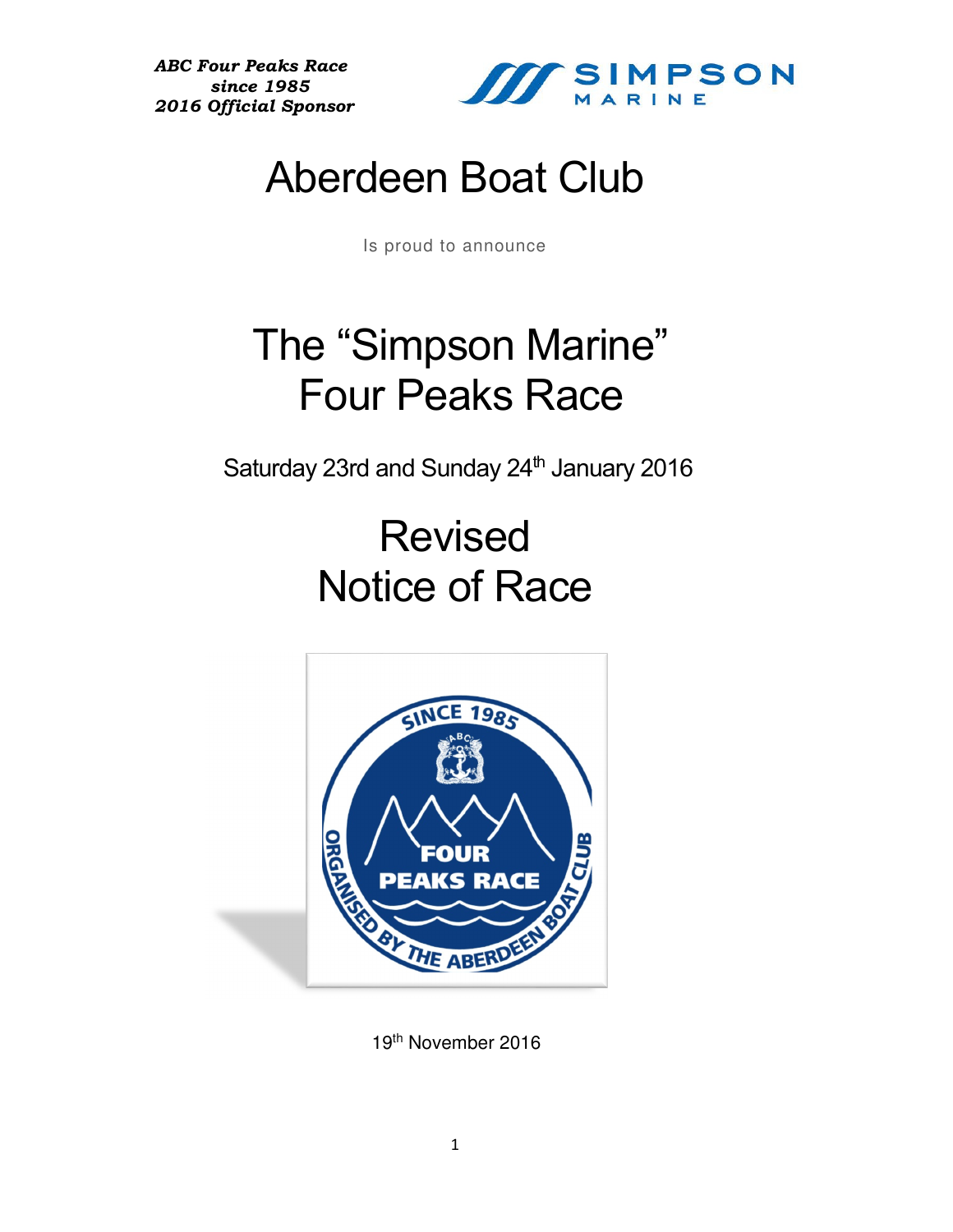

### **Notice of Race**

The Race Organising Authority is the Aberdeen Boat Club under the auspices of the Hong Kong Sailing Federation.

#### **1. Rules**

- 1.1 The Race will be governed by the 'Rules' as defined in The Racing Rules of Sailing ( R R S ) 2013-2016.
- 1.2 The Prescriptions of the Hong Kong Sailing Federation (HKSF) will apply, together with:
	- the IRC Rules, Parts A, B and C (IRC Rule 22.4 shall not apply).
	- the HKPN Handicap System; (including the PIPS Performance Increase Penalty Scheme – if required).
	- the ISAF Offshore Special Regulations Category 4
	- The International regulation for preventing collisions at sea IRPCAS, (Steering and Sailing Rules) will apply between sunset and sunrise and will replace RRS Rule of Sailing Part 2.
	- Class Association rules of all competing classes J80s, Impalas etc;
	- this Notice of Race (NoR);
	- the Simpson Marine Four Peaks Race 2016 Sailing Instructions (FPSI 2016);
- 1.3 In case of conflict between any of the above, succeeding items take precedence. This changes RRS 63.7.
- 1.4 If the Protest Committee decides that a boat which is party to a protest has broken a rule and is not exonerated, it may impose a scoring penalty (which may be no penalty) at its discretion, as an alternative to disqualification. This changes RRS 64.1.
- 1.5 The minimum number of crew is five, including the skipper. All crew members, except three, must complete the ascent of at least one peak. **Single or shorthanded entries are not acceptable.**
- 1.6 This NoR may be amended by the Simpson Marine Four Peaks 2016 Sailing Instructions (FP16 SI).

#### **2. Advertising**

- 2.1 Boats may be required to display the regatta sponsors advertising as chosen and supplied by the organising authority.
- 2.2 ISAF Regulation 20 will apply for Competitors boats/crew wear displayed during the event.

#### **3. Eligibility and Entry**

3.1 Cruiser mono hulls holding a valid IRC certificate.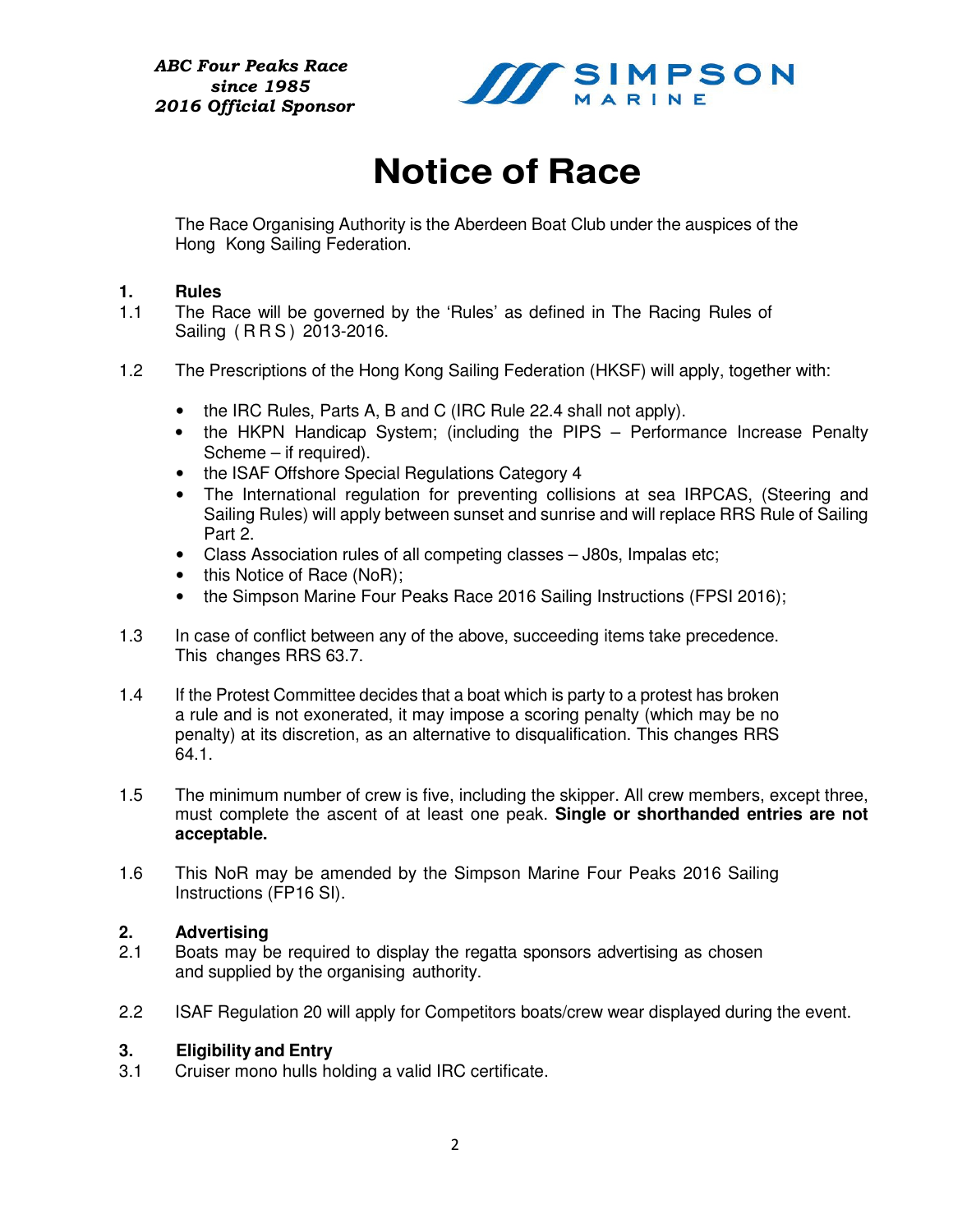

- 3.2 Cruiser mono hulls and multi hulls with accommodation who hold a valid HKPN rating. The Race Committee reserves the right to either amend or issue an HKPN handicap for the race.
- 3.3 Eligible boats are those with a minimum LOA of 7 metres and which meet the required safety requirements for the race as outlined in this NoR and the FPSI 2016.
- 3.4 The entry fee is HK\$ 1,850. Late entries may be accepted at the discretion of the Race Committee up to Monday 18th January 2016 but will be subject to an additional late entry fee of HK\$ 500.
- 3.5 Entry fees are non- refundable after 1800 hrs on Monday 18th January 2015.
- 3.6 Completed Entry forms, Skipper Declaration forms and Crew lists shall be sent to the ABC Sailing Office before 1800 hrs on Monday 18th January 2016.
- 3.7 Any change to the crew list must be submitted to the Club in writing before 1800 hrs on Thursday 21st January 2016.
- 3.8 Any crew under the age of eighteen NOT sailing with their parent(s) or guardian must submit a signed Parental/Guardian Consent form. Any person under the age of 18 must be accompanied by an adult on any hill runs.

### **4. Classes & Divisions**

#### 4.1 **Division A**

 Class I: Monohulls with a valid IRC Certificate and/or a valid HKPN rating of 999 or lower. **Class II Monohulls with valid HKPN rating of 1000 to 1049.** 

#### 4.2 **Division B**

- **Monohulls with a valid HKPN rating of 1050 and above.**
- **Multihulls with a valid HKPN rating.**
- J 80's and Impalas and other eligible class boats with at least 3 boats sailing as a class.
- 4.3 Division and class splits listed above are indicative and may be reallocated subject to entries received. The decision will be at the sole discretion of the Race Committee in the interests of fair racing.

#### 4.4 **Motoring Division**

Boats may elect to enter the motoring division by calling the Race Control centre **prior** to switching on their engines, no earlier than 30 minutes after their scheduled start. All motoring times must be declared on the Race Declaration on completion of the race.

#### **5. Schedule**

#### 5.1 **Thursday 10th December 2015 – Four Peaks Race 2016 Introductory Evening.**

An introduction for new and experienced crews to explain the race dynamics, safety requirements and equipment plus useful seamanship and runner tips. To be held at the Aberdeen Boat Club main club house at 1900 hrs.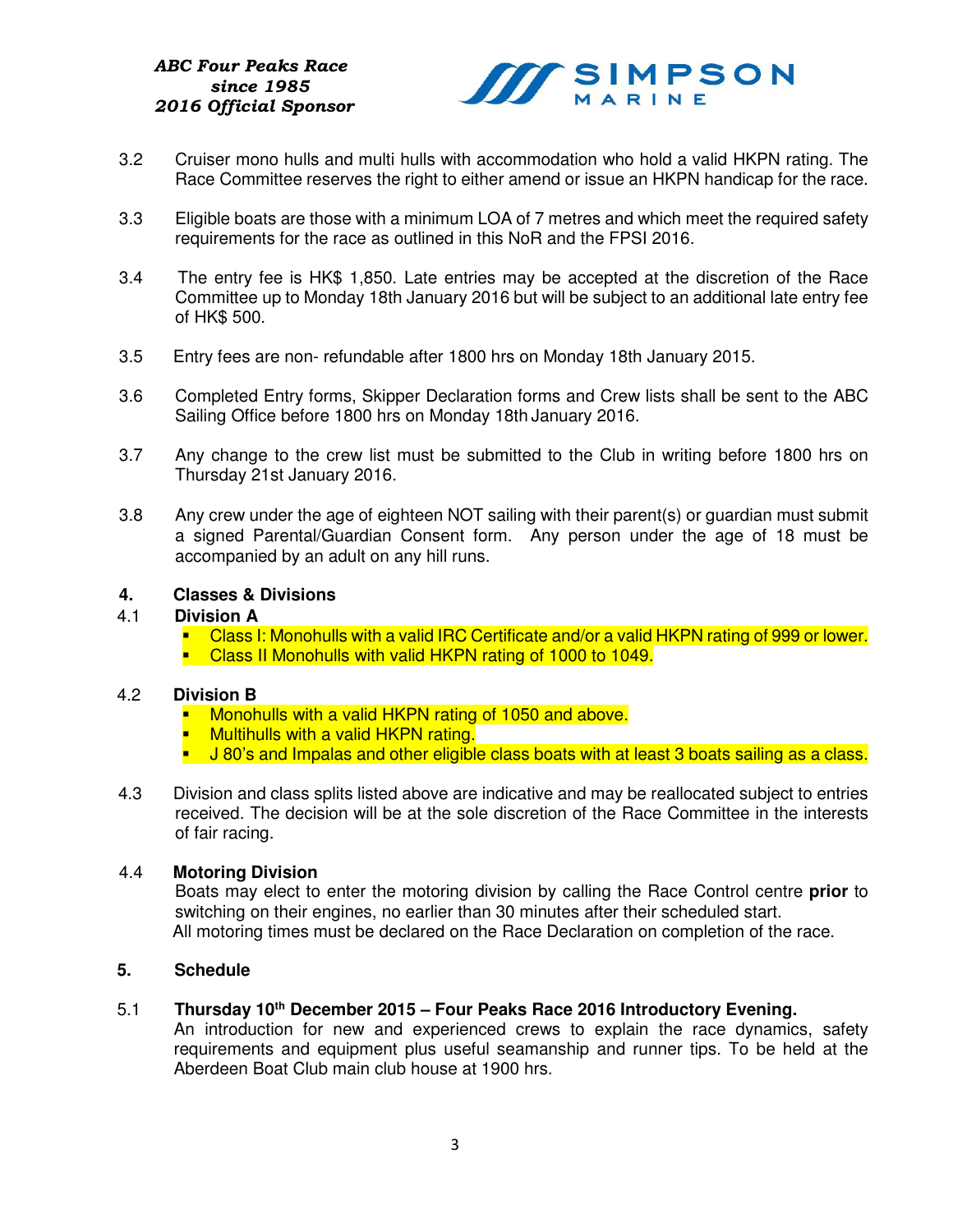

#### 5.2 **Friday 22nd January 2016 – Skippers Briefing**.

 A skippers' briefing will be held on Friday 22nd January 2016 in the Aberdeen Boat Club Main Clubhouse in the Harbour room at 1900 hrs.

#### 5.3 **Saturday 23rd January 2016**

 The starting line will be laid in Tai Tam Bay with the warning signal for the first start at 0955 hrs for Division A.

5.4 The starting system will be in accordance with RRS Rule 26 with the warning signal given five minutes before the starting signal for subsequent class or division of class starts.

#### 5.5 **Sunday 24th January 2016**

 The Race cut off time will be 1800 hrs. All boats who have not yet finished must report into the Race Safety Control Centre at ABC Main Club when they have returned to a safe haven.

#### 5.6 **Friday 29th January 2016**

Prize Giving and Dinner at ABC Main Club, Aberdeen at 1900 hours.

#### **6. Measurements.**

- 6.1 Boats that hold a valid IRC certificate that are NOT listed on the HKSF website shall submit a copy of their current IRC certificate to the Sailing office no later than 1800 hrs on Thursday 21<sup>st</sup> January. A scanned soft copy is acceptable.
- 6.2 No alteration to a boats TCC will be permitted after this date, except as result of a rating protest or to correct rating office errors.
- 6.3 Boats that have had recent alternations such as new sales or otherwise that may affect their handicap, are to submit a completed HKPN PIPS declaration form to the ABC Sailing Office, no later than 1800 hrs on Thursday 21st January**.**

#### **7. Sailing Instructions.**

 The Aberdeen Boat Club Four Peaks Race 2015 Sailing Instructions (SI) will be available no later than ten days before the start of the race on Saturday 23rd January 2016.

#### **8. Race Control**

The Race Control & Safety office will be located at ABC main club in Aberdeen.

#### **9. Courses & Peaks**

- 9.1 Boats in Division A will sail a course that includes the ascent by shore parties of four peaks in the following order:
	- **a. Lantau Peak,**
	- **b. Mount Stenhouse,**
	- **c. Violet Hill,**
	- **d. Ma On Shan.**
- 9.2 Boats in Division B will sail a course that includes the ascent by shore parties of four peaks in the following order: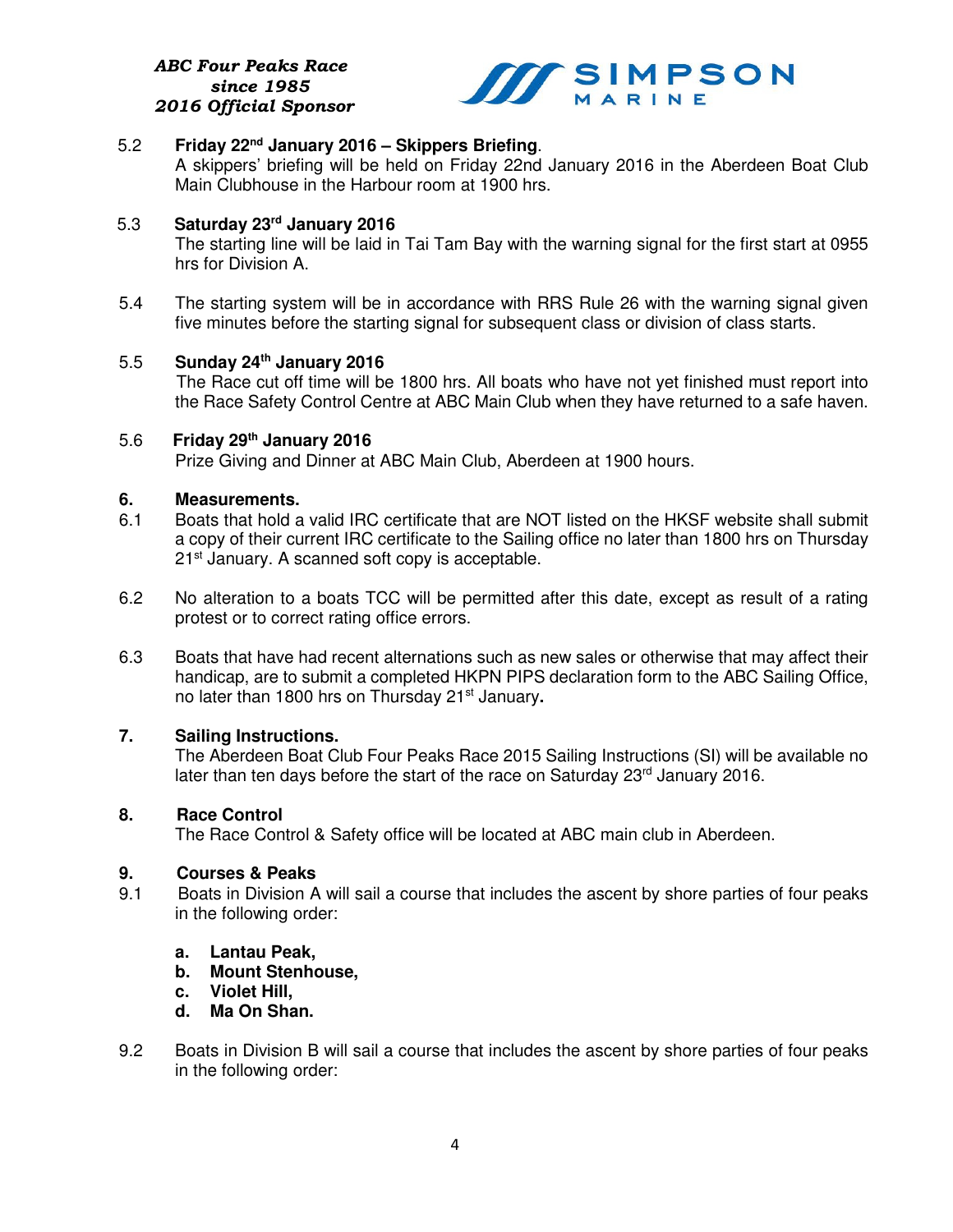

- **a. Lantau Peak,**
- **b. Mount Stenhouse,**
- **c. Violet Hill,**
- **d. Tung Lung Chau.**
- 9.3 Additional rules and important details regarding the dropping off points for the runners and the ascent of the hills will be contained in the FP2016 SI's.

#### **10. Prohibited areas**

#### 10.1 **The following areas are out of bounds:**

- **a.** All private property.
- **b.** Sai Kung Marine Police compound.
- **c.** Stanley Prison premises.
- **d.** Swire Institute of Marine Science, Cape d'Aguilar.
- **e.** Cape d'Aguilar Marine Reserve.
- **f.** Quarry, E side of Tai Tam Bay.
- **g.** Cape d'Aguilar Peak (Hok Tsui Shan), and Cape d'Aguilar Radio Station.
- **h.** Tung Lung Chau Fort & Rock Carvings.

#### **11. Penalty System**

 The penalties for infringement of instructions outside the RRS will be a time penalty up to and including 5% of total elapsed time. Repeated or gross violations of the Rules may result in disqualification. These penalties will be detailed within the FP 2016 SI's.

#### **12. Scoring**

- 12.1Corrected times will be calculated by deducting the running time from a boat's elapsed time, then adjusting the resulting time in accordance with the boat's HKPN and/or IRC rating; then adding back the Hill Time. Further details will be available in the FP2016 SI's.
- 12.2 Motoring Division results will include a time penalty for the accumulated period of motoring. The formula will be outlined in the FP2016 SI's.
- 12.3 Lantau Peak and Tung Lung Chau peak times will be checked at gates. Details for this and other peak running times will be based on times taken as determined in the FPSI 2016.

#### **13. Safety & Support Boats**

- 13.1 Competitors are reminded that it is essential to reconnoiter landing places, routes and peak control locations in advance of the race start, in the interests of both safety and competitiveness.
- 13.2 Boats shall comply with the current ISAF Offshore Special Regulations Category 4 with amendments.
- 13.3 Boats whose design pre-empts compliance with any clause of ISAF Offshore Special Regulations Category 4 or the engine requirement may apply to the race committee for exemption. Such applications should be made in writing to the Race Committee no less than two weeks before the race.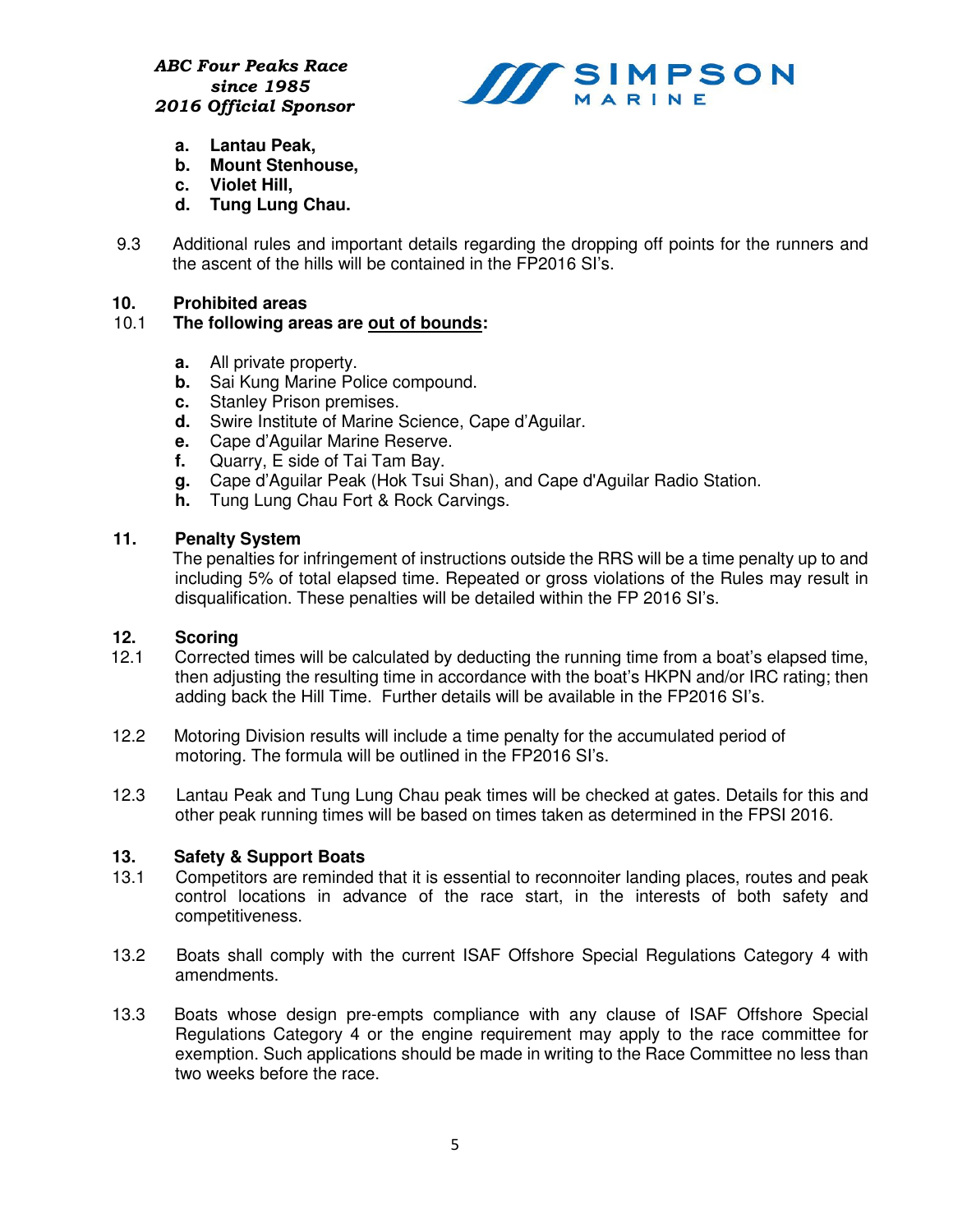#### *ABC Four Peaks Race since 1985 2016 Official Sponsor*



- 13.4 Boats will be scrutineered at any time immediately prior, during or immediately after the race.
- 13.5 When transferring from boat to shore, and vice versa, between sunset and sunrise, swimmers and shore party transfer craft must display a conspicuous, all round, white light e.g. a personal strobe safety light. Headlamps, worn by all crew in transfer craft, may substitute for an all-round white.
- 13.6 All persons shall wear a personal floatation device while swimming or when in shore party transfer craft. These may be personal buoyancy aids strapped around the waist.
- 13.7 Safety patrol boats will be on duty at key positions around the HK waters. Details will be provided in the Skippers Briefing.
- 13.8 Anchors may be carried on deck at any time after the start.

#### **14. Berthing & Moorings**

Limited mooring will be available and will be allocated in order of entries received.

#### **15. Radio Communications**

- 15.1Communications between the Race Committee and competitors will be on VHF Channel 72.
- 15.2 All boats will be required to carry a tracking device.
- 15.3 Except as required by the Sailing Instructions or in an emergency, a boat shall neither make radio transmissions while racing nor receive radio communications not available to all boats.

#### **16. Prizes**

- 16.1 Prizes will be awarded to the first to finish in each division or class and for the best corrected times in each division or class.
- 16.2 Prizes may also be awarded for first across the line in One-Design classes, subject to a minimum of 3 boats in such classes being in the starting area at their warning signal.
- 16.3 Prizes will be awarded for the fastest hill running times for each peak and to the fastest female runner(s).
- 16.4 **Interclub J 80 Challenge Trophy** Skippers of J 80's who are members of ABC, DBYC, HHYC, RHKYC or Tai Po Boat Club may compete for this prize. A minimum of three entries is required for this prize to be awarded.
- 16.5 **Simpson Marine Beneteau Cup** All Beneteau yachts will be eligible to compete for the Simpson Marine Trophy.

#### **17. Disclaimer of Liability**

17.1 The Aberdeen Boat Club, the Organising Committee, the Race Committee, Race Sponsors and their respective representatives, officers, members, staff and volunteers accept no liability whatsoever for any loss of life or property, personal injury and damage caused by, or arising out of the series.